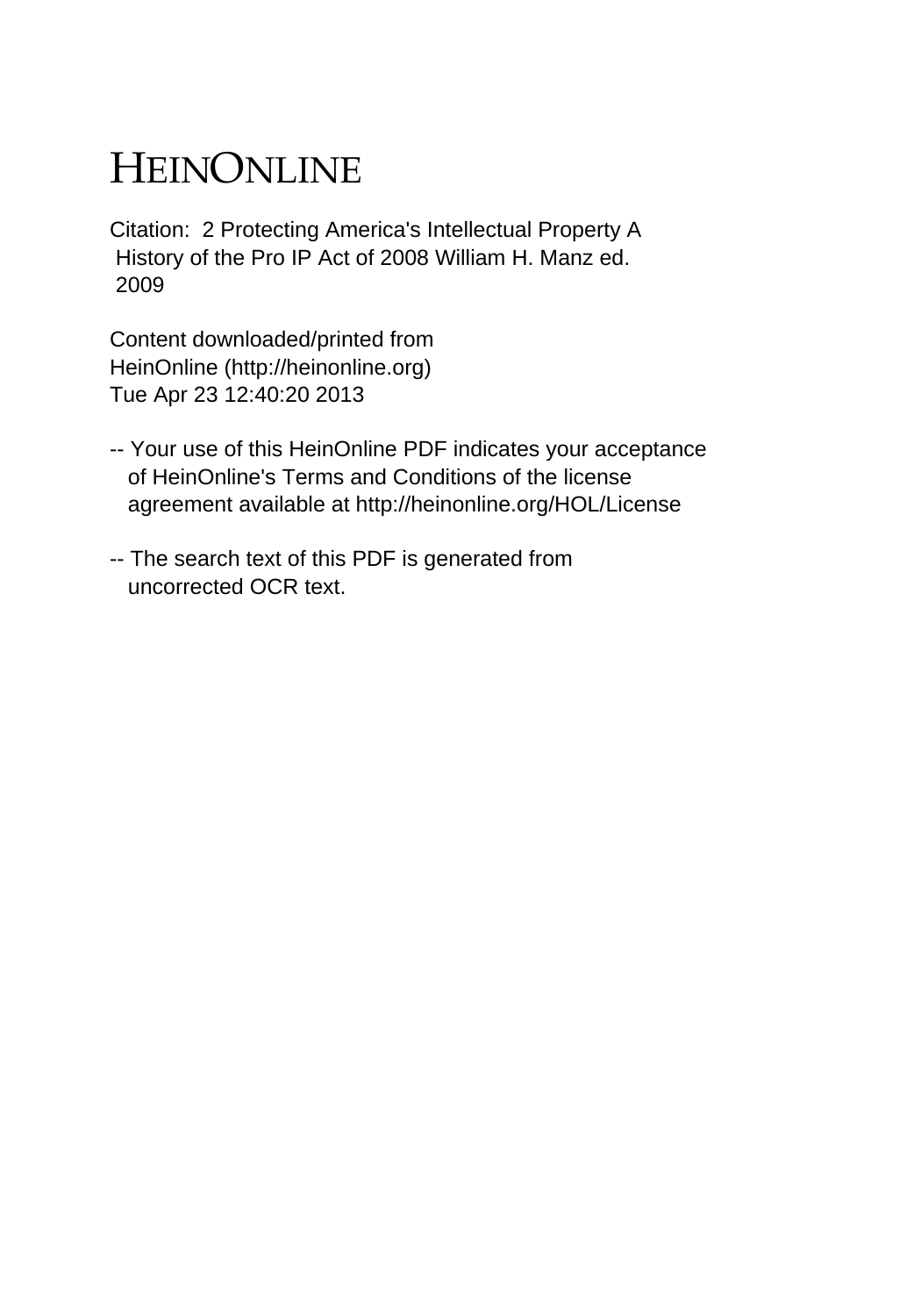### **TABLE OF DOCUMENTS**

#### **VOLUME 2**

#### **Part VII - Related Hearings** *continued*

- **Doc. No. 30** *Counterfeit Goods: Easy Cash for Criminals and Terrorists,* hearing before the Senate Committee on Homeland Security and Governmental Affairs (May **25,** 2005).
- Doc. No. **31** *Piracy of Intellectual Property,* hearing before the Senate Judiciary Committee (May 25, 2005).
- Doc. No. **32** *Intellectual Property Rights Issues and Imported Counterfeit Goods,* hearings before the U.S.-China Economic and Security Review Commission (June **7, 8, 2005).**
- Doe. No. **33** *Finding andFighting Fakes: Reviewing the Strategy Targeting Organized Piracy,* hearing before the Senate Committee on Homeland Security and Governmental Affairs (June 14, 2005).
- **Doc.** No. 34 *Product Counterfeiting: How Fakes Are Undermining U.S. Jobs, Innovation, and Consumer Safety,* hearing before the House Committee on Energy and Commerce (June 25, **2005).**
- **Doc.** No. **35** *Reducing Peer-to-Peer (P2P) Piracy on University Campuses: A Progress Update,* hearing before the House Judiciary Committee (Sept. 22, **2005).**
- **Doc. No. 36** *Ensuring Protection of American Intellectual Property Rights for American Industries in China,* hearing before the Senate Committee on Homeland Security and Governmental Affairs (Nov. 21, 2005).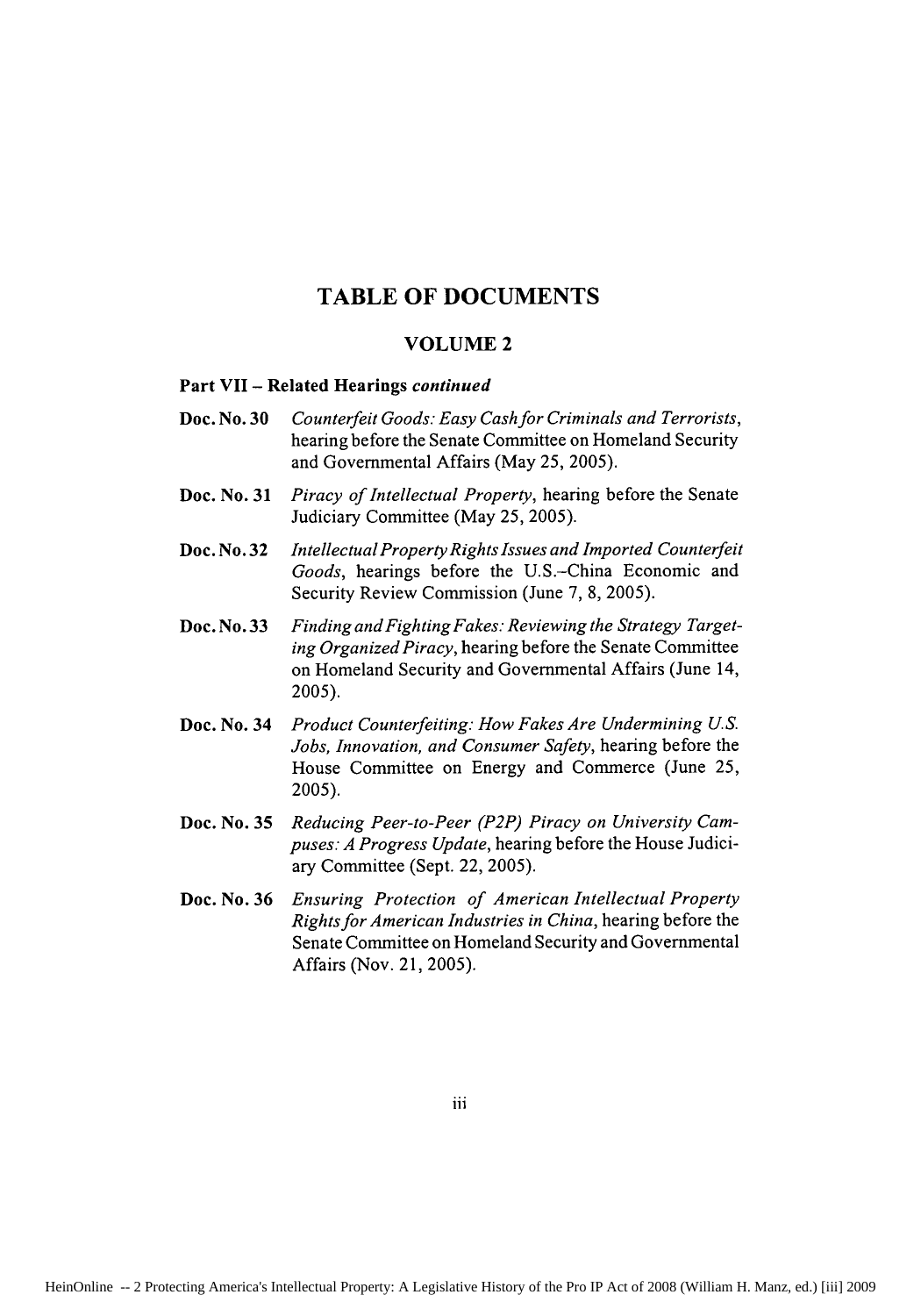HeinOnline -- 2 Protecting America's Intellectual Property: A Legislative History of the Pro IP Act of 2008 (William H. Manz, ed.) [iv] 2009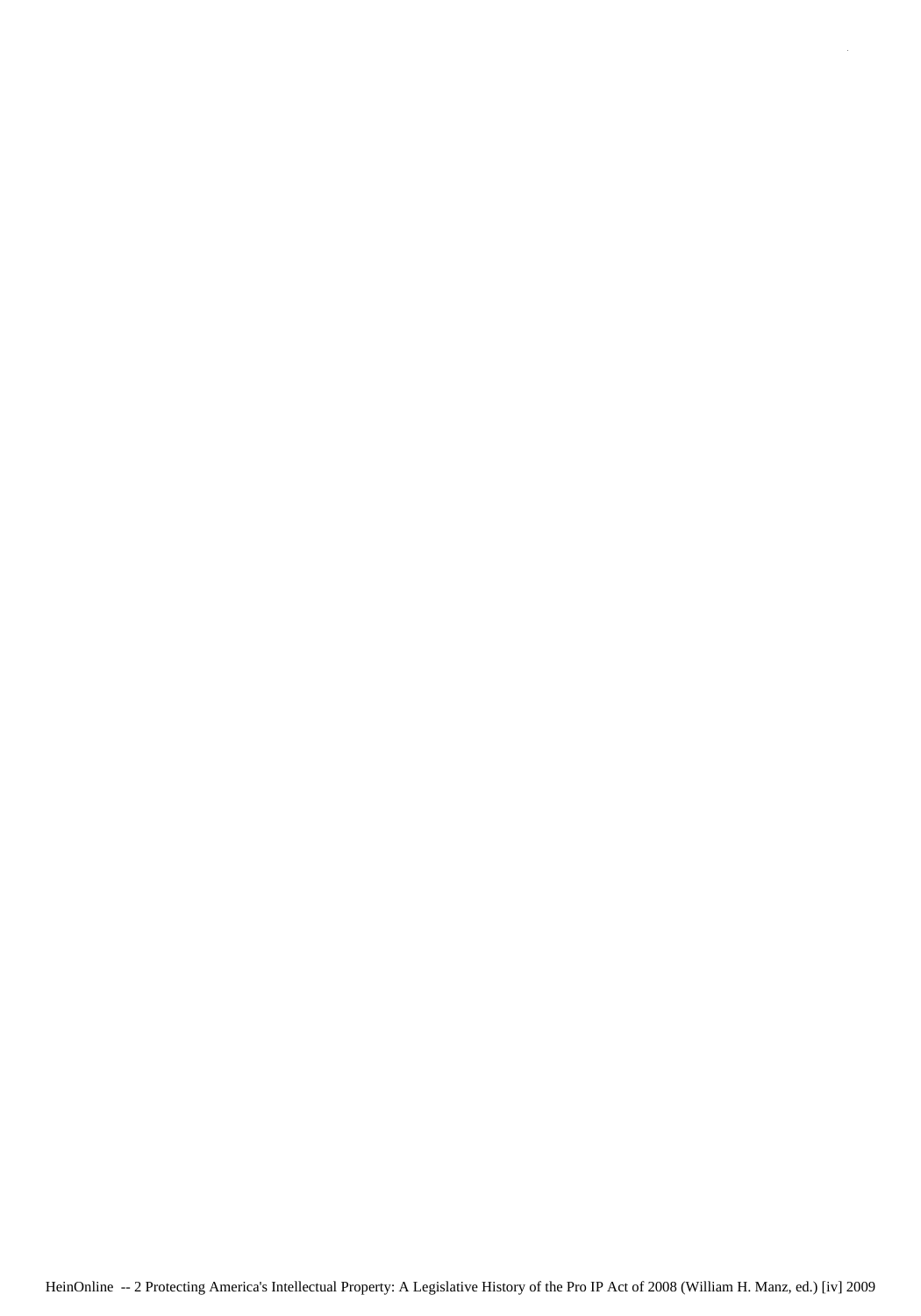## **DOCUMENT NO. 30**